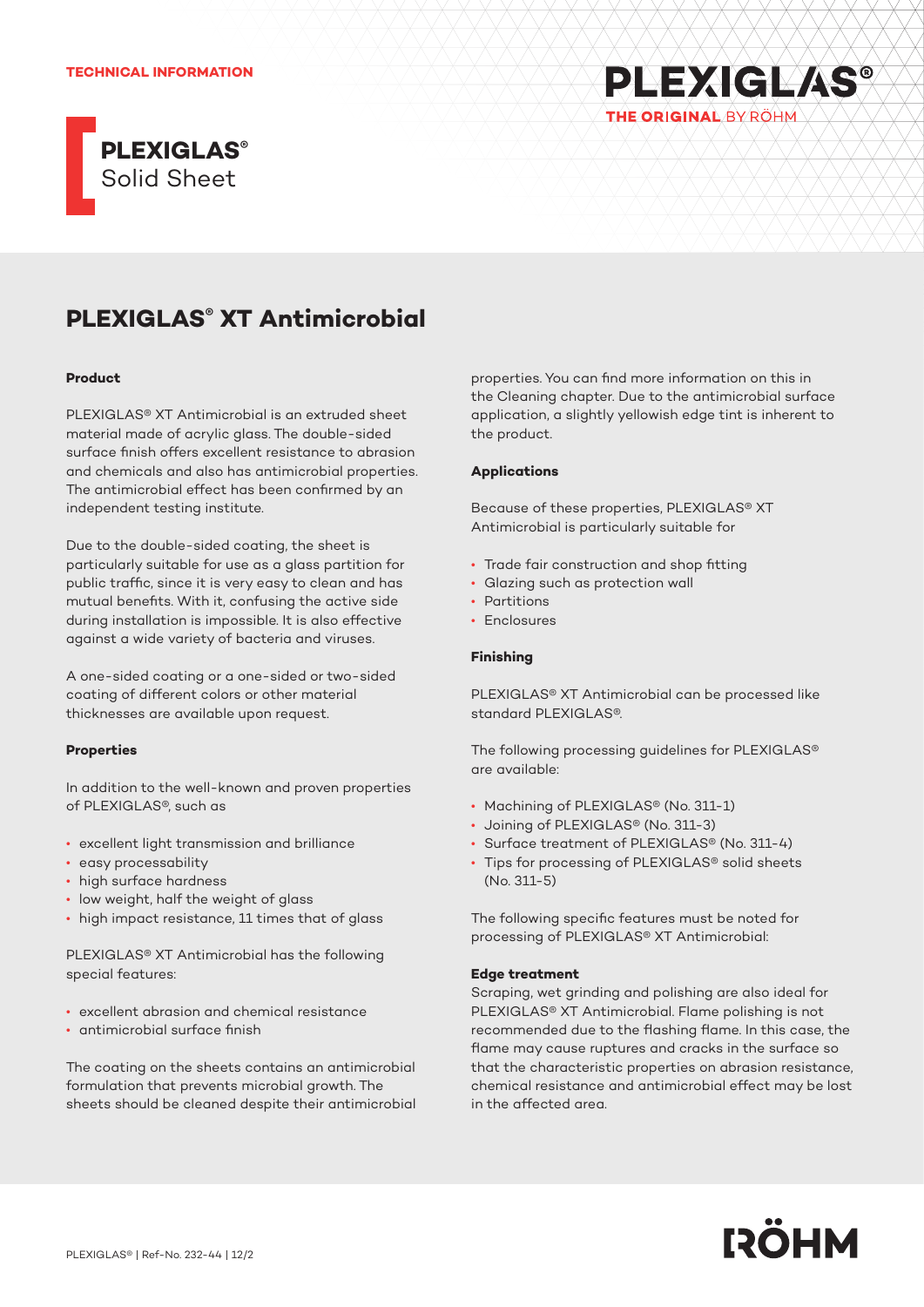

# **Bonding**

The surface must be prepared before bonding. First of all, the coating must be wet-sanded or milled away for bonding. When removing the coating, make sure that the adhesive surface is flat, clean and free of tension.

## **Forming**

Linear bending or thermoforming are not suitable for processing of PLEXIGLAS® XT Antimicrobial. These procedures may damage or peel the coating.

# **Cleaning**

Liquid cleaning agents and lukewarm water together with a soft sponge or cloth are ideal for cleaning the chemical-resistant sheet. Mechanical cleaning methods using razor blades, knives, scrapers or very hard scouring pads must be avoided. This may cause scratches and damage the coating.

# **Weathering**

The material is particularly intended for use in interiors.

## **Delivery forms**

PLEXIGLAS® XT Antimicrobial is available in the following formats and thicknesses:

**Format:** 3050 x 2050 mm **Thickness**: 3 mm, 5 mm and 8 mm

Further details can be found in the PLEXIGLAS® product portfolio. For information on disposal of the material, please refer to the safety data sheet.

| <b>Technical data</b>                                                                        |                                                         |                                  |                          |                           |
|----------------------------------------------------------------------------------------------|---------------------------------------------------------|----------------------------------|--------------------------|---------------------------|
| <b>Physical properties</b><br>(colorless, 3 mm thick)                                        | <b>PLEXIGLAS<sup>®</sup> XT</b><br><b>Antimicrobial</b> | <b>Uncoated</b><br>acrylic sheet | Unit of<br>measurement   | <b>Test specification</b> |
| <b>Mechanical properties</b>                                                                 |                                                         |                                  |                          |                           |
| Tensile strength                                                                             | 65.5                                                    | 72                               | <b>MPa</b>               | DIN EN ISO 527            |
| Modulus of elasticity                                                                        | 3450                                                    | 3300                             | <b>MPa</b>               | DIN EN ISO 527            |
| Charpy Impact Strength                                                                       | 8                                                       | 15                               | kJ/m <sup>2</sup>        | DIN EN ISO 527            |
| <b>Optical properties</b>                                                                    |                                                         |                                  |                          |                           |
| Light transmission                                                                           | 92                                                      | 92                               | $\%$                     | <b>DIN 5036</b>           |
| Yellowing                                                                                    | $\leq 1$                                                | < 0.5                            | $\%$                     | <b>DIN 5036</b>           |
| <b>Thermal properties</b>                                                                    |                                                         |                                  |                          |                           |
| Vicat softening temperature                                                                  | 106                                                     | 103                              | $^{\circ}$ C             | ISO 306, Method B50       |
| <b>Building material class</b>                                                               | <b>B2</b>                                               | <b>B2</b>                        | $\overline{\phantom{a}}$ | <b>DIN 4102</b>           |
|                                                                                              | E                                                       | E                                | $\overline{\phantom{a}}$ | <b>DIN EN 13501</b>       |
| Abrasion resistance of the coating                                                           |                                                         |                                  |                          |                           |
| Abrasion resistance according<br>to the friction wheel method<br>(100 cycles, 4.9 N, CS-10F) | < 7                                                     | $20 - 30$                        | % Haze                   | <b>ISO 9352</b>           |
| Pencil hardness                                                                              | 5H                                                      | 2H                               | $\overline{\phantom{a}}$ | <b>DIN EN 13523-4</b>     |
| Adhesiveness                                                                                 | GT <sub>O</sub>                                         | $\overline{\phantom{a}}$         | $\overline{\phantom{m}}$ | <b>DIN EN ISO 2409</b>    |

For further typical values, please refer to the Technical Information on PLEXIGLAS® GS/XT (211-1).